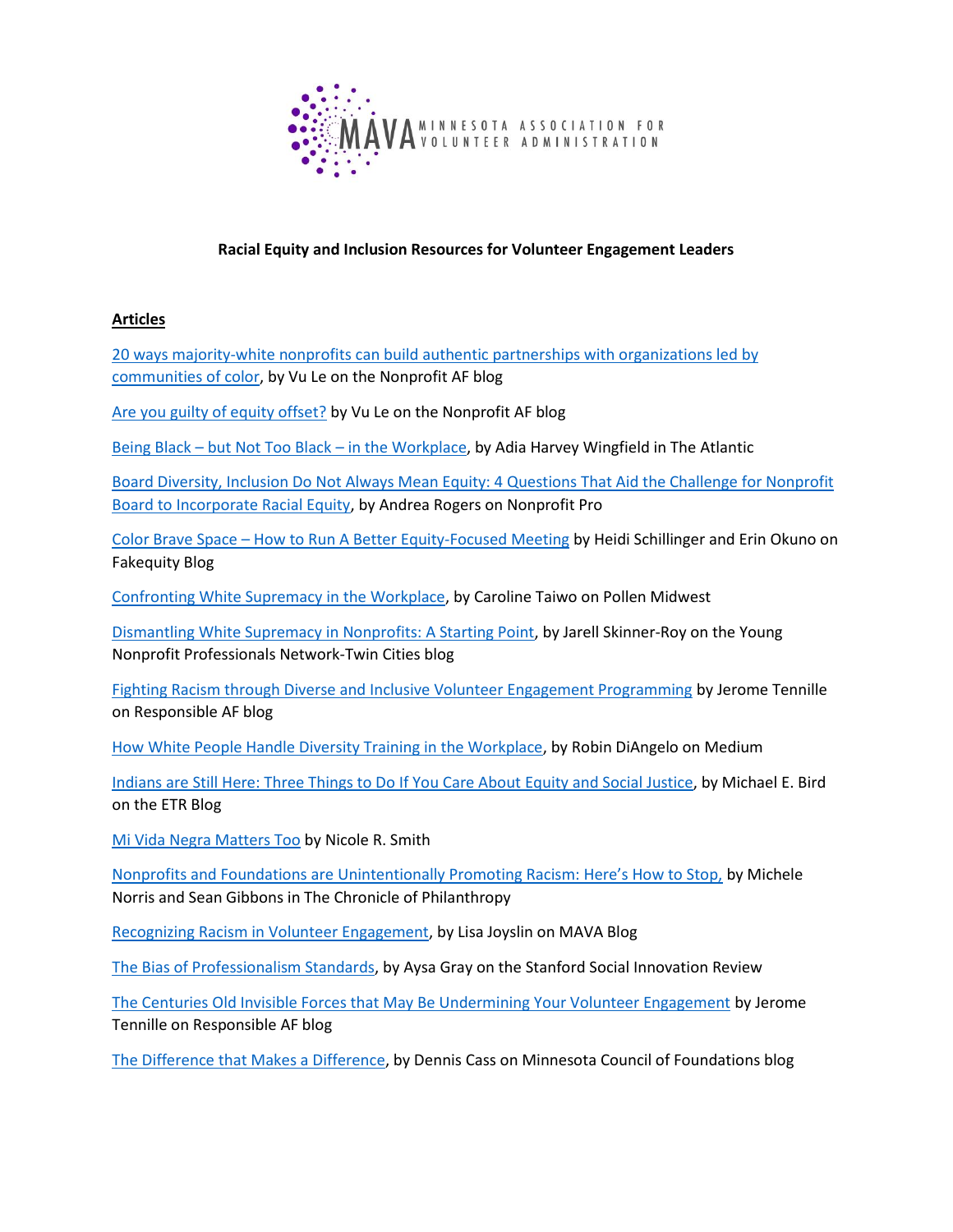

Welcoming Immigrants as [Volunteers at Your Organization,](http://coyotecommunications.com/coyoteblog/2017/03/immigrants/) by Jayne Cravens on Coyote Communications

[What Does it Look Like to Support Women of Color to Lead?](https://nonprofitquarterly.org/what-does-it-look-like-to-support-women-of-color-to-lead/) by Cyndi Suarez on Nonprofit Quarterly

[White Supremacy Culture,](http://cwsworkshop.org/PARC_site_B/dr-culture.html) by Kenneth Jones and Tema Okun from Dismantling Racism: A Workbook for Social Change Groups

[White Women Doing White Supremacy in Nonprofit Culture](http://tzedekfellowship.org/white-women-doing-white-supremacy-in-nonprofit-culture/) by Heather Laine Talley on Tzedek Social Justice Fellowship

# **Research Papers, Case Studies, and Resources**

[Telling the Whole Story: Voices of Ethnic Volunteers in America,](https://www.haasjr.org/sites/default/files/resources/TellingTheWholeStory.pdf) by Nora L. Silver

[Inside Inclusiveness: Race, Ethnicity and Nonprofit Organizations](http://www.nonprofitinclusiveness.org/files/Inside_Inclusiveness_Exec_Summ_1.pdf) (The Denver Foundation)

[Racial Equity Tools Glossary: More than 60 racial equity terms defined](https://www.racialequitytools.org/glossary) (Racial Equity Tools)

### **Books**

*A Good Time for the Truth: Race in Minnesota*, edited by Sun Yung Shin

*Between the World and Me*, by Ta-Nehisi Coates

*Brown Girl Dreaming*, by Jacqueline Woodson

*Dear America, Notes of an Undocumented Citizen,* by Jose Antonio Vargas

*Dreaming in Indian: Contemporary Native American Voices,* edited by Lisa Charleyboy and Mary Beth Leatherdale

*So You Want to Talk About Race*, by Ijeoma Oluo

*Stamped from the Beginning,* by Ibram Kendi

*The Latehomecomer: A Hmong Family Memoir*, by Kao Kalia Yang

*The New Jim Crow*, by Michelle Alexander

*We Can't Talk About That at Work!: How to Talk About Race, Religion, Politics, and Other Polarizing Subjects,* by Mary-Frances Winters

*White Fragility: Why it's so Hard for White People to Talk about Racism*, by Robin DiAngelo

*White Like Me: Reflections on Race from a Privileged Son*, by Tim Wise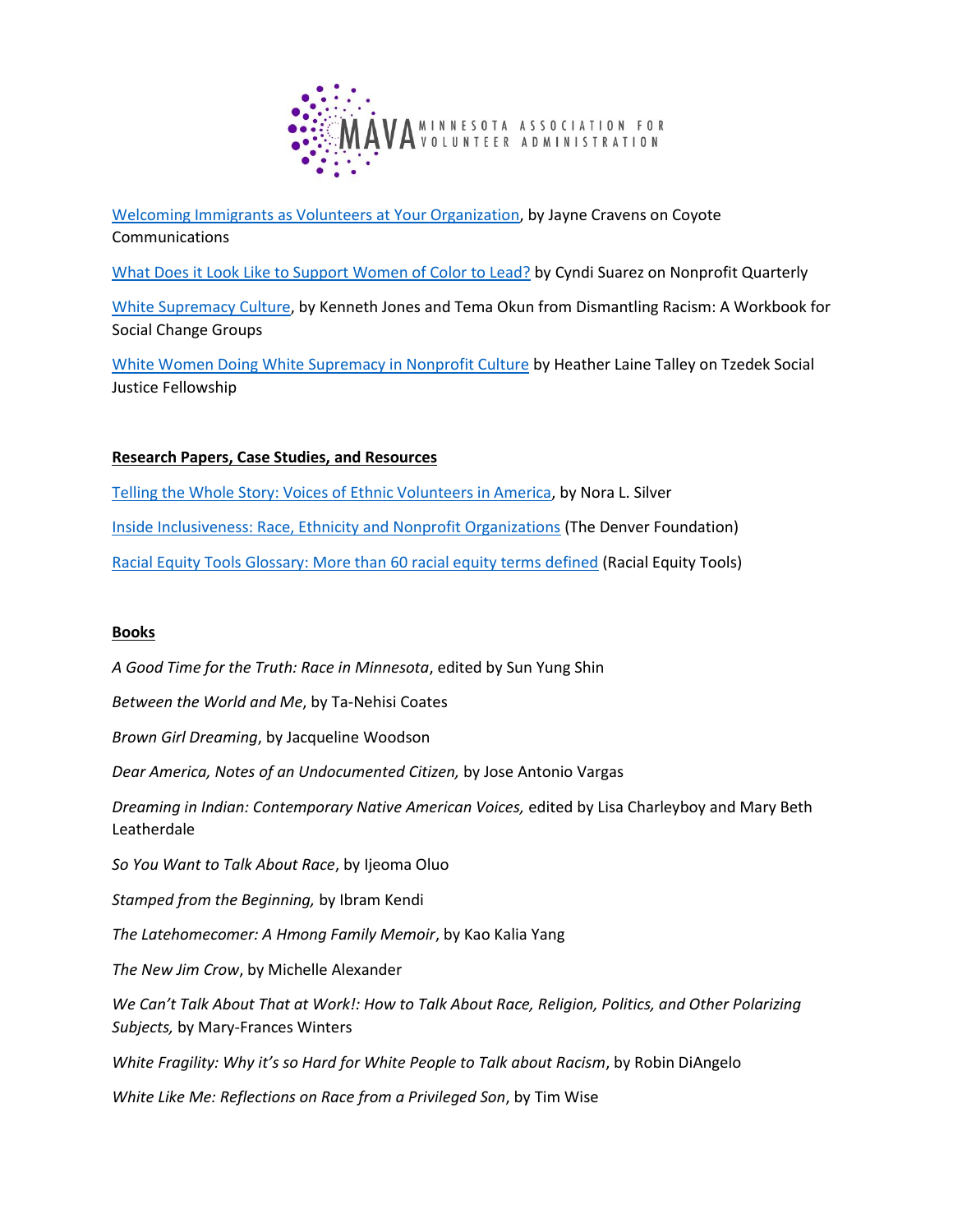

#### **Podcasts**

[Code Switch](https://www.npr.org/sections/codeswitch/) by National Public Radio

[The Hard Truth: Diversity and Inclusion from the Volunteer Perspective](https://www.timeandtalentpod.com/news/2020/9/28/201-the-hard-truth-diversity-amp-inclusion-from-the-volunteer-perspective) on Time and Talent Podcast, Episode 202

[Seeing White](http://www.sceneonradio.org/seeing-white/) by Scene On Radio

[Talking About Privilege,](https://www.nytimes.com/2018/08/11/podcasts/dear-sugars-privilege-racism-sexism.html) Dear Sugars Podcast, New York Times

[The Forum Podcast,](https://forumworkplaceinclusion.org/podcast/) Forum for Workplace Inclusion

#### **Movies**

 $13<sup>TH</sup>$  $13<sup>TH</sup>$ , available to stream via Netflix

[How I Learned to Stop Worrying and Love Discussing Race](https://www.youtube.com/watch?v=MbdxeFcQtaU) by Jay Smooth, TED talk (12 minutes)

[How to overcome our biases? Walk boldly toward them](https://www.ted.com/talks/verna_myers_how_to_overcome_our_biases_walk_boldly_toward_them) by Verna Myers, TED talk (18 minutes)

[I am Not Your Negro,](https://www.amazon.com/I-Am-Not-Your-Negro/dp/B01MT86T72) available to stream via Amazon Prime

[I Learn America,](http://ilearnamerica.com/watch/) available to stream through some local libraries

[Race: The Power of an Illusion](https://www.kanopy.com/product/race) (3-part series), available through many local libraries

[The Danger of a Single Story,](https://www.ted.com/talks/chimamanda_ngozi_adichie_the_danger_of_a_single_story?language=en) by Chimamanda Ngozi, TED talk (18 minutes)

[The Forum on Workplace Inclusion Webinar Series](https://forumworkplaceinclusion.org/webinar/past/) (multiple free webinars offered as recordings)

### **Toolkits (free)**

[Awake to Woke to Work: Building a Race Equity Culture](https://static1.squarespace.com/static/56b910ccb6aa60c971d5f98a/t/5adf3de1352f530132863c37/1524579817415/ProInspire-Equity-in-Center-publication.pdf) (Equity in the Center, a project of ProInspire) [Be MSP Workplace Inclusion Toolkit](https://makeitmsp.teachable.com/p/inclusivetoolkit) from MAKE IT. MSP.

[Race Equity and Inclusion Action Guide: 7 Steps to Embrace and Embed Race Equity and Inclusion in](http://www.aecf.org/m/resourcedoc/AECF_EmbracingEquity7Steps-2014.pdf)  [Your Organization](http://www.aecf.org/m/resourcedoc/AECF_EmbracingEquity7Steps-2014.pdf) (The Annie E. Casey Foundation)

[Racial Equity Toolkit: An Opportunity to Operationalize Equity](https://racialequityalliance.org/wp-content/uploads/2015/10/GARE-Racial_Equity_Toolkit.pdf) (Local and Regional Government Alliance on Race and Equity)